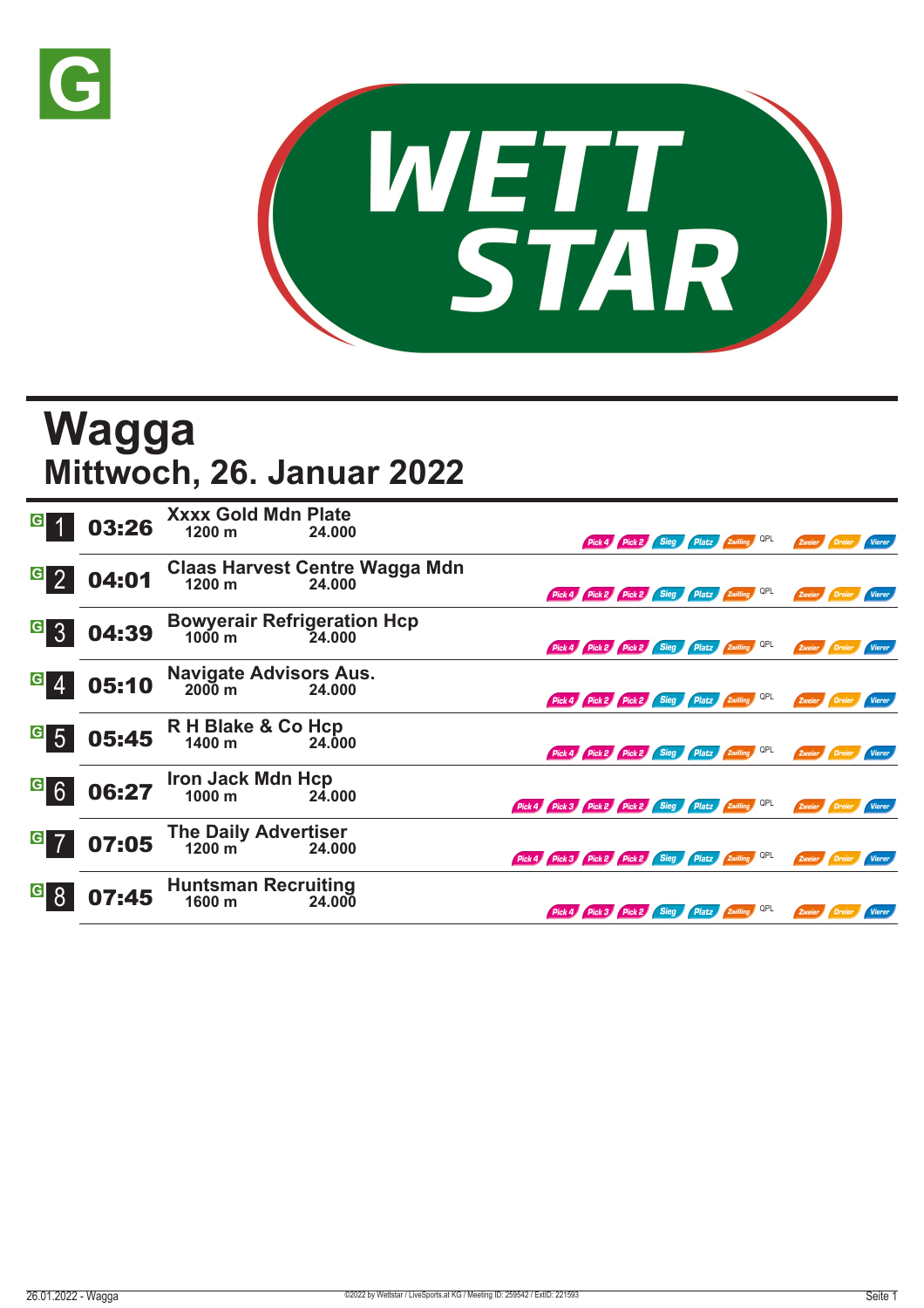| Albert The Cat<br>Almahero<br>Beograd Boy<br>Bianco Vilano<br><b>Bidgee Elly</b><br><b>Blitzar</b><br><b>Blushing Mary</b><br>Boom Girl<br><b>Bossy Boot</b><br>Bouddi<br><b>Budderoo Blitz</b><br>Cattledog Cod<br>Clean Hands<br>Clifton Hill<br>Dancin' Til Dawn<br>Danetree Belle<br>Darenay<br>Defiant Award<br>Delcoff | 7<br>Delivered<br><b>Diamond Class</b><br>1<br>2<br>Diamond Star<br>$\overline{2}$<br>Duck Egg<br>8<br>Electric Storm<br>3<br>Elentari<br>7<br>3<br>8<br>Equally Wild<br>4<br>Estaverdi<br>5<br>Excelegant<br>3<br>5<br>Foxlike<br>5<br>Game Cove<br>8<br>Geminids<br>$\overline{7}$<br>Gisabelle<br>2<br>Grey Whisper<br>6<br>8 | $\overline{7}$<br>$\overline{7}$<br>$\overline{2}$<br>$\mathbf{1}$<br>8<br>6<br>4<br>Elope To Vegas<br>$\overline{2}$<br>Emperors Consort<br>$\overline{7}$<br>4<br>Favours The Brave<br>1<br>$\overline{7}$<br>6<br>$\overline{2}$<br>8<br>5<br>8<br>Hampton Shanks<br>Have Sum Faith<br>1 | <b>Hell Right</b><br><b>High Tribute</b><br>Huxton Creeper<br>I Am Mighty<br>Incentive<br>It's Friday<br>Jeddalet<br>Jedinak<br>King Tat<br>Kirkton<br><b>Kitty Purring</b><br>Landmine<br>Legal Award<br>Little Wand<br>Loving Cilla<br>Luxurial<br>Macca's Hero<br>Majestic Lilly<br>Miss Luminari | 2<br>8<br>$\overline{7}$<br>$\overline{2}$<br>6<br>8<br>8<br>$\overline{2}$<br>8<br>5<br>$\overline{1}$<br>7<br>1<br>8<br>4<br>3<br>3<br>$\mathbf{1}$<br>6                                    | Moore Euros<br>Mulofdubai<br>Murrawee<br>Muwarrad<br>Never Short<br>Nic's Hero<br>Old Gregg<br>Our Ambition<br>Outahand<br>Perfect Illusion<br><b>Pretty Extreme</b><br>Pridelands<br>Prince Nicconi<br>Prophet's Daughter<br>Quideem<br>Rayaine<br>Riverina Bov<br>Roman Candle<br>Roman Nero | 3<br>5<br>3<br>5<br>$\overline{7}$<br>$\overline{7}$<br>8<br>$\sqrt{2}$<br>5<br>4<br>6<br>6<br>6<br>6<br>$\overline{7}$<br>6<br>$\overline{7}$<br>5<br>5 | Rubick Island<br>Shadow Of Mordor<br>Shamus Oh<br><b>Smart Lass</b><br>Smuggler's Bay<br>Solly 'n' Shorty<br>Spirit Of Freedom<br>Stone Cold<br><b>Street Cred</b><br>Striking One<br>Tee Cee Tracev<br>The Unknown Factor<br><b>Think More</b><br>Timaru<br>Tullaghan<br>Victory Chuckle<br>Victory Idol<br>Wanda's Legacy<br>Whenitrainsitpours | 8<br>8<br>$6\phantom{1}$<br>$\overline{2}$<br>3<br>$\overline{c}$<br>$\overline{7}$<br>3<br>5 |
|------------------------------------------------------------------------------------------------------------------------------------------------------------------------------------------------------------------------------------------------------------------------------------------------------------------------------|----------------------------------------------------------------------------------------------------------------------------------------------------------------------------------------------------------------------------------------------------------------------------------------------------------------------------------|---------------------------------------------------------------------------------------------------------------------------------------------------------------------------------------------------------------------------------------------------------------------------------------------|------------------------------------------------------------------------------------------------------------------------------------------------------------------------------------------------------------------------------------------------------------------------------------------------------|-----------------------------------------------------------------------------------------------------------------------------------------------------------------------------------------------|------------------------------------------------------------------------------------------------------------------------------------------------------------------------------------------------------------------------------------------------------------------------------------------------|----------------------------------------------------------------------------------------------------------------------------------------------------------|---------------------------------------------------------------------------------------------------------------------------------------------------------------------------------------------------------------------------------------------------------------------------------------------------------------------------------------------------|-----------------------------------------------------------------------------------------------|
| WANN STARTET IHR JOCKEY / FAHRER<br><b>Brendan Ward</b><br>Fiona Sandkuhl<br>Jeff Penza<br>Kacie Adams<br><b>Michael Travers</b><br>Nick Heywood<br><b>Richard Bensley</b><br>Teighan Worsnop                                                                                                                                | 2,5,8<br>2,3,6,7,8<br>3.4<br>3,4,5,6,8<br>8<br>1,3,4,6,7<br>1,2,4,5,6,7,8<br>1,2,5,6,8<br>$\overline{7}$                                                                                                                                                                                                                         | <b>Billy Owen</b><br>Damon Budler<br><b>Hannah Williams</b><br>Julia Presits<br><b>Matthew Cahill</b><br>Molly Bourke<br><b>Nick Souguet</b><br>Ruby Haylock                                                                                                                                |                                                                                                                                                                                                                                                                                                      | 2,6,7<br>1,5,6,7<br>1.5.7<br>2.3.7<br>1,2,5,6,7,8<br>8<br>2,4,6<br>7                                                                                                                          | <b>Bradley Vale</b><br>Ellen Hennessy<br>J Mallvon<br>K Nisbet<br>Michael Heagney<br>N Burrells<br>Quayde Krogh<br><b>Teaghan Martin</b>                                                                                                                                                       |                                                                                                                                                          | 1.7.8<br>1,2,3,4,6,7,8<br>1,2,3,4,5,6,7,8<br>1,2,3,4,5,6,7,8<br>2,5,7,8<br>1,2,3,4,5,6,8<br>3,8                                                                                                                                                                                                                                                   |                                                                                               |
| <b>WANN STARTET IHR TRAINER</b><br><b>Andrew Dale</b><br>Chris Heywood<br>David O'prey<br>Gary Colvin<br>Gino D'altorio<br>John Marzol<br>Kerry Weir<br>Luke Pepper<br>Mitchell Beer<br><b>Richard Coulton</b><br>Scott Mcintosh                                                                                             | 2,5,8<br>1, 2, 3, 7<br>2,5<br>1,7,8<br>5.7.8<br>6<br>2,3,4,6,7<br>1,8<br>1,4,6,8<br>$\overline{7}$<br>4                                                                                                                                                                                                                          | Andrew Sheahan<br>Craig Weeding<br>Donna Scott<br>Geoff Duryea<br>Gratz Vella<br>John Rooney<br>Len Hodgson<br>Michael Travers<br><b>Nick Olive</b><br><b>Rob Potter</b><br>Shilleagh Mevervale                                                                                             | 1,8<br>8<br>1,5,6,7<br>2,7<br>3<br>3,7<br>$\overline{7}$<br>1.4<br>5.6<br>5<br>1.7                                                                                                                                                                                                                   | <b>Anthony Craig</b><br>Danielle Seib<br>Doug Gorrel<br>Geoffrey Crothers<br><b>Heath Maclean</b><br>Joseph Ible<br>Louisa Dove<br>Mick J Smith<br>Norm Gardner<br>Ron Stubbs<br>T P Donnelly | 8<br>1,6<br>6.8<br>8<br>8<br>2,4,5,8<br>3.6<br>4<br>1,2,8<br>2.6<br>5.7                                                                                                                                                                                                                        | Jamie Scott<br>Keith Dryden<br>Luke Clarke<br><b>Tash Burleigh</b>                                                                                       | Ben Brisbourne<br>Danny Williams<br>E & L Longmire<br>George Dimitropoulos<br><b>Mick Miladinovic</b><br>R Weston & J Nisbet<br>Sarah Murray-Leslie                                                                                                                                                                                               | 4,5,6<br>6<br>1,4,5,7,8<br>5<br>$\overline{2}$<br>2.3<br>$\overline{2}$<br>3<br>2.3.7.8<br>3  |

**Terry Gibson 1,6 Tom Wilson 2 Wayne Carroll 6**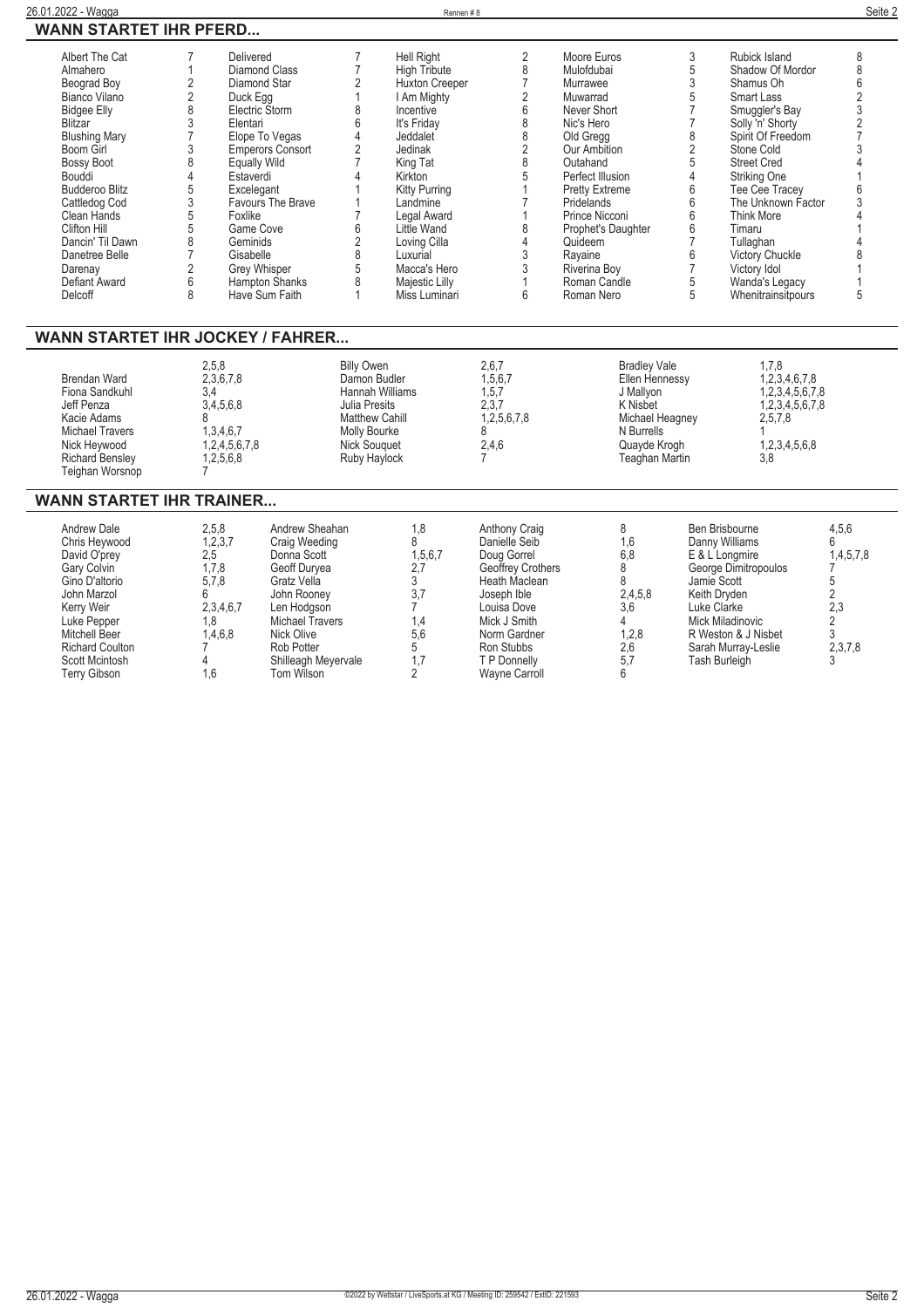| $\overline{G}$          | 1200 m                                                                           | <b>Xxxx Gold Mdn Plate</b>                                       |  |
|-------------------------|----------------------------------------------------------------------------------|------------------------------------------------------------------|--|
|                         | 24.000                                                                           | Rennpreis: 24.000                                                |  |
|                         |                                                                                  |                                                                  |  |
| 03:26                   |                                                                                  |                                                                  |  |
|                         | QPL<br><b>Sieg</b><br><b>Platz</b><br>Zwilling                                   | Pick 2 Pick 4<br><b>Vierer</b><br><b>Dreier</b><br><b>Zweier</b> |  |
| 1200<br>1               | <b>Duck Egg</b><br>4j. b W (Reward For Effort - Granny Smith)                    |                                                                  |  |
| 59.0                    | Trainer: Chris Heywood                                                           |                                                                  |  |
|                         | $\mathcal{C}$                                                                    |                                                                  |  |
| Box: 12<br>ML: 20,0     | <b>Ellen Hennessy</b><br><b>Legal Award</b>                                      |                                                                  |  |
| $\overline{\mathbf{2}}$ | 4j. br W (Shamus Award - Legal Thrills)<br>Trainer: Donna Scott<br>肉             |                                                                  |  |
| 59.0                    | ۵                                                                                |                                                                  |  |
| Box: 3<br>ML: 48,0      | <b>Nick Heywood</b>                                                              |                                                                  |  |
| 3                       | <b>Timaru</b><br>4j. ch W (Bon Hoffa - Detail)                                   |                                                                  |  |
| 59.0                    | Trainer: Terry Gibson                                                            |                                                                  |  |
| Box: 2<br>ML: 91,0      | <b>Damon Budler</b>                                                              |                                                                  |  |
|                         | <b>Almahero</b>                                                                  |                                                                  |  |
| 4                       | 3j. br W (Al Maher - Shezaprospect)<br>Trainer: Danielle Seib<br>6Q              |                                                                  |  |
| 57.5                    |                                                                                  |                                                                  |  |
| Box: 8<br>ML: 25,0      | <b>Matthew Cahill</b>                                                            |                                                                  |  |
| 5                       | <b>Favours The Brave</b><br>3j. b W (Astern - Lynstel)                           |                                                                  |  |
| 57.5                    | Trainer: E & L Longmire<br>Q                                                     |                                                                  |  |
| Box: 6<br>ML: 41,0      | <b>K</b> Nisbet                                                                  |                                                                  |  |
|                         | <b>Striking One</b><br>3j. ch W (Super One - Lightning Rules)                    |                                                                  |  |
| 6                       | Trainer: Norm Gardner                                                            |                                                                  |  |
| 57.5                    |                                                                                  |                                                                  |  |
| Box: 1<br>ML: 91,0      | Quayde Krogh                                                                     |                                                                  |  |
| 7<br>ı                  | <b>Have Sum Faith</b><br>4j. b S (Moshe - Kumiko)                                |                                                                  |  |
| 57.0                    | Trainer: Shilleagh Meyervale<br>- 1                                              |                                                                  |  |
| Box: 7<br>ML: 91,0      | <b>Bradley Vale</b>                                                              |                                                                  |  |
| 8                       | <b>Majestic Lilly</b><br>4j. b S (Zacinto - Chevremont)                          |                                                                  |  |
| 57.0                    | Trainer: Andrew Sheahan<br>ு                                                     |                                                                  |  |
| Box: 11                 | a                                                                                |                                                                  |  |
| ML: 41,0                | <b>N</b> Burrells                                                                |                                                                  |  |
| 9                       | Victory Idol<br>4j. ch S (Ready For Victory - Rock Idol)<br>Trainer: Gary Colvin |                                                                  |  |
| 57.0                    |                                                                                  |                                                                  |  |
| Box: 5<br>ML: 17,0      | <b>Hannah Williams</b>                                                           |                                                                  |  |
| 10                      | Excelegant<br>3j. b S (Exceed And Excel - Elegant Air)                           |                                                                  |  |
| 55.5                    | Trainer: Mitchell Beer                                                           |                                                                  |  |
| Box: 4<br>ML: 48,0      | <b>Richard Bensley</b>                                                           |                                                                  |  |
|                         | <b>Kitty Purring</b><br>3j. br S (Bobby's Kitten - Gypsy Battalia)               |                                                                  |  |
|                         | Trainer: Luke Pepper                                                             |                                                                  |  |
| 55.5                    |                                                                                  |                                                                  |  |
| Box: 9<br>ML: 10,0      | J Mallyon                                                                        |                                                                  |  |
|                         | Wanda's Legacy<br>3j. br S (Wandjina - Anabaa's Legacy)                          |                                                                  |  |
| 55.5                    | Trainer: Michael Travers                                                         |                                                                  |  |
| Box: 10<br>ML: 10,0     | <b>Michael Travers</b>                                                           |                                                                  |  |
|                         | Ergebnis:<br>Quoten:                                                             |                                                                  |  |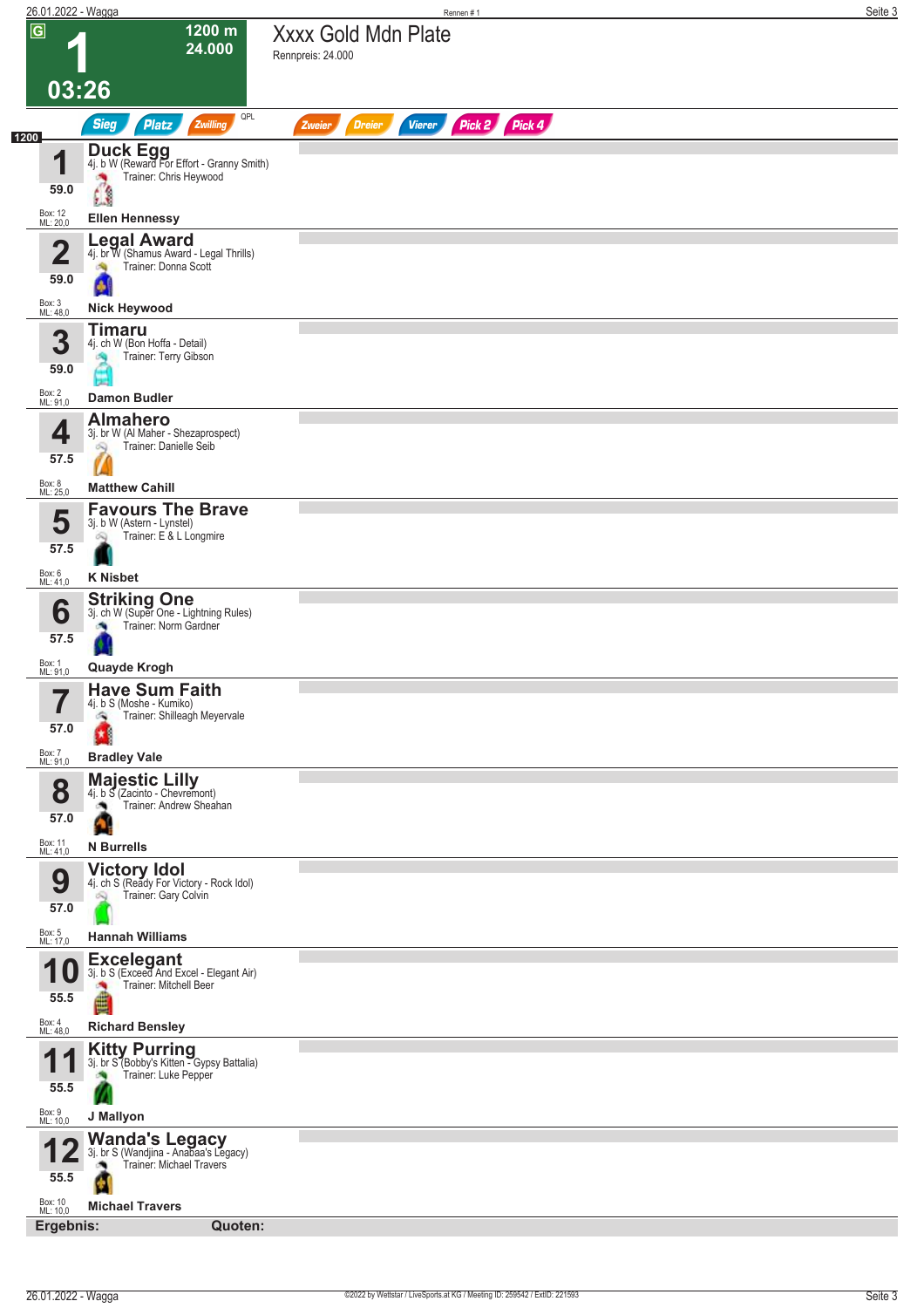| 26.01.2022 - Wagga              |                                                                                                   | Rennen#2                                                         | Seite 4 |
|---------------------------------|---------------------------------------------------------------------------------------------------|------------------------------------------------------------------|---------|
| $\overline{G}$                  | 1200 m<br>24.000                                                                                  | Claas Harvest Centre Wagga Mdn<br>Rennpreis: 24.000              |         |
| 04:01                           |                                                                                                   |                                                                  |         |
| 1200                            | QPL<br><b>Sieg</b><br>Zwilling<br><b>Platz</b>                                                    | Pick 2 Pick 2 Pick 4<br><b>Vierer</b><br><b>Dreier</b><br>Zweier |         |
| и<br>59.0                       | <b>Darenay</b><br>5j. b W (Canford Cliffs - Hanaan)<br>Trainer: Andrew Dale<br>đ.<br>я            |                                                                  |         |
| Box: 2<br>ML: 10,0              | <b>Billy Owen</b>                                                                                 |                                                                  |         |
| $\overline{\mathbf{2}}$<br>59.0 | <b>Jedinak</b><br>5j. ch W (Shooting To Win - Miss Fearless)<br>Trainer: Kerry Weir<br>Q          |                                                                  |         |
| Box: 10<br>ML: 21,0             | Quayde Krogh                                                                                      |                                                                  |         |
| 3<br>59.0                       | <b>Solly 'n' Shorty</b><br>4j. ch W (Skyclad - Proserpina)<br>Trainer: Luke Clarke                |                                                                  |         |
| Box: 5<br>ML: 101,0             | <b>K Nisbet</b>                                                                                   |                                                                  |         |
| 4<br>59.0                       | <b>Zariz No Water</b><br>4j. br W (Zariz - Rexster)<br>Trainer: Tom Wilson<br>$\sim$<br>i.l       |                                                                  |         |
| Box: 13<br>ML: 81,0             | <b>Michael Heagney</b>                                                                            |                                                                  |         |
| 5<br>57.5                       | <b>Bianco Vilano</b><br>3j. br/bl W (Foxwedge - Cap Bianco)<br>Trainer: Ron Stubbs<br>6Q<br>É     |                                                                  |         |
| Box: 9<br>ML: 65,0              | <b>Nick Souquet</b>                                                                               |                                                                  |         |
| 6<br>57.5                       | <b>Hell Right</b><br>3j. b W (Scissor Kick - Report)<br>Trainer: Chris Heywood                    |                                                                  |         |
|                                 |                                                                                                   |                                                                  |         |
| Box: 8<br>ML: 101,0             | <b>Nick Heywood</b>                                                                               |                                                                  |         |
| 57.0                            | <b>Emperors Consort</b><br>4j. br/bl S (Denman - Theophany)<br>Trainer: David O'prey<br>哅         |                                                                  |         |
| Box: 1<br>ML: 18,0              | <b>Richard Bensley</b>                                                                            |                                                                  |         |
| 8<br>57.0                       | I Am Mighty<br>4j. b S (I Am Invincible - Mightier)<br>Trainer: Joseph Ible                       |                                                                  |         |
| Box: 11<br>ML: 33,0             | <b>Ellen Hennessy</b>                                                                             |                                                                  |         |
| 9<br>57.0                       | <b>Smart Lass</b><br>5j. b S (Smart Missile - Brasilia)<br>Trainer: Sarah Murray-Leslie<br>鸿<br>ß |                                                                  |         |
| Box: 12<br>ML: 8,0              | <b>Julia Presits</b>                                                                              |                                                                  |         |
| и<br>U<br>55.5                  | <b>Diamond Star</b><br>3j. b S (Stratum Star - Diamond Player)<br>Trainer: Keith Dryden           |                                                                  |         |
| Box: 7<br>ML: 75,0              | <b>Matthew Cahill</b>                                                                             |                                                                  |         |
| 55.5                            | <b>Geminids</b><br>3j. b S (Super One - Miss Meteor)<br>Trainer: Norm Gardner                     |                                                                  |         |
| Box: 4<br>ML: 44,0              | <b>Brendan Ward</b>                                                                               |                                                                  |         |
| 55.5                            | <b>Our Ambition</b><br>3j. b S (Scissor Kick - Whirlpool)<br>Trainer: Geoff Duryea                |                                                                  |         |
| Box: 6<br>ML: 41,0              | J Mallyon                                                                                         |                                                                  |         |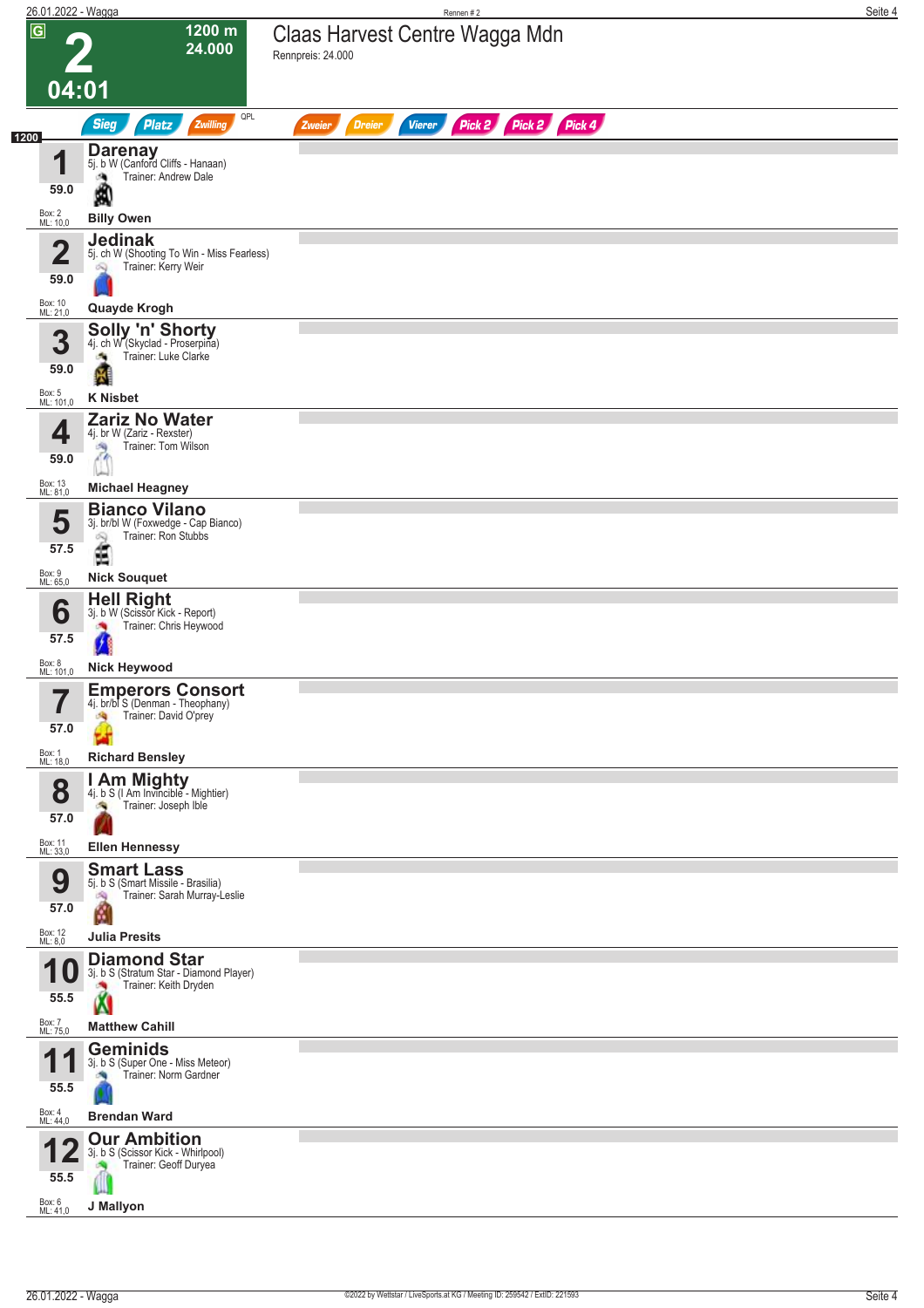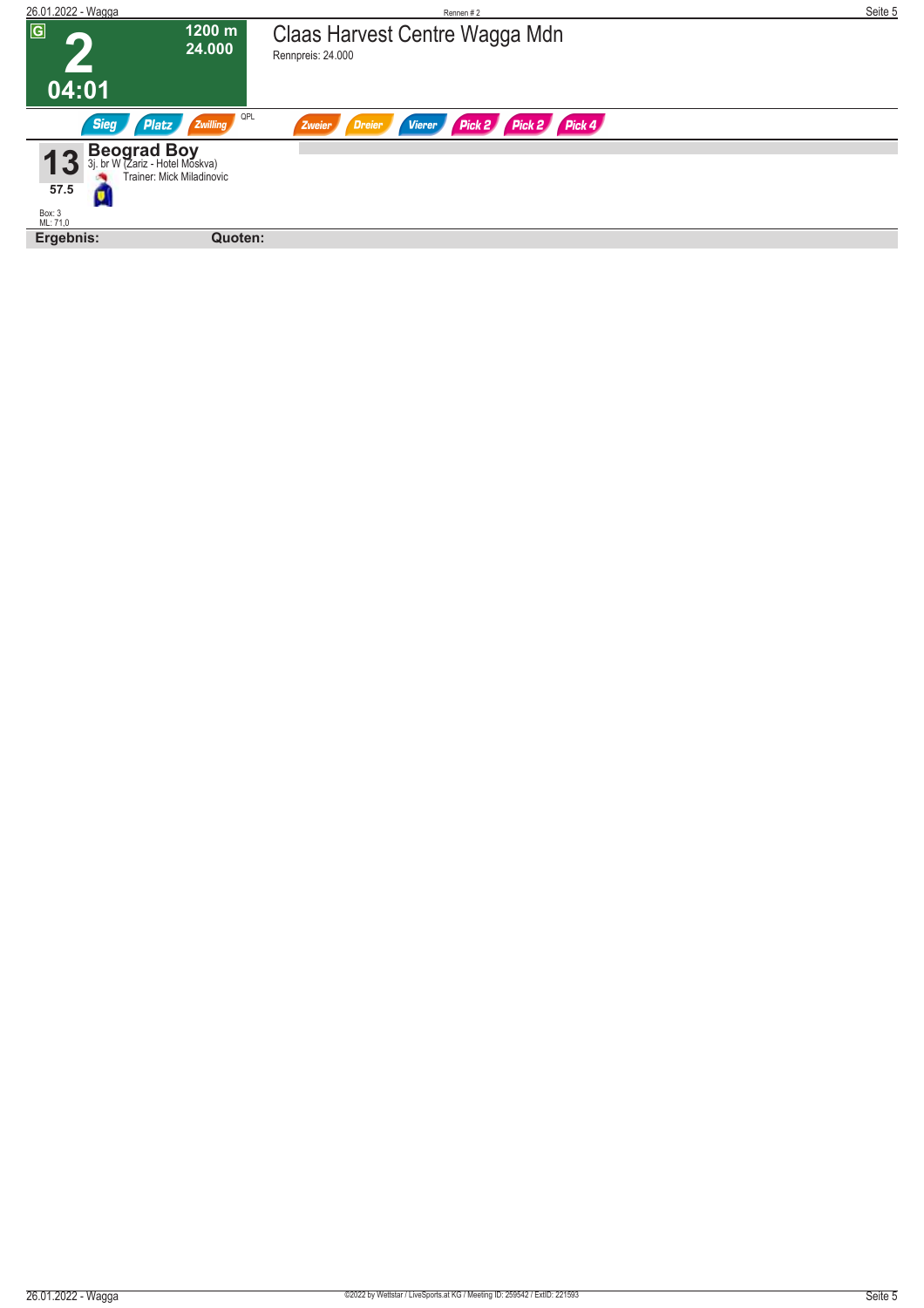|                | 26.01.2022 - Wagga                                                                                                   | Rennen #3                                                        | Seite 6 |
|----------------|----------------------------------------------------------------------------------------------------------------------|------------------------------------------------------------------|---------|
| $\overline{G}$ | 1000 m<br>24.000                                                                                                     | <b>Bowyerair Refrigeration Hcp</b><br>Rennpreis: 24.000          |         |
|                | 04:39                                                                                                                |                                                                  |         |
| 1000           | QPL<br><b>Sieg</b><br><b>Platz</b><br>Zwilling                                                                       | Pick 2 Pick 2 Pick 4<br><b>Dreier</b><br><b>Vierer</b><br>Zweier |         |
|                | <b>The Unknown Factor</b><br>4<br>6j. gr W (The Factor - Mixed Up Miss)<br>Trainer: Gratz Vella<br>×<br>58.0         |                                                                  |         |
|                | Box: 1<br>ML: 32,0<br>J Mallyon                                                                                      |                                                                  |         |
|                | <b>Moore Euros</b><br>$\overline{\mathbf{2}}$<br>6j. b/br S (Eurozone - Moore)<br>Trainer: Luke Clarke<br>55.0<br>и. |                                                                  |         |
|                | Box: 9<br>ML: 85,0<br><b>Michael Travers</b>                                                                         |                                                                  |         |
|                | <b>Cattledog Cod</b><br>8j. ch W (O'lonhro - Konia)<br>3<br>Trainer: Kerry Weir<br>55.0                              |                                                                  |         |
|                | Box: 4<br>ML: 91,0<br>Quayde Krogh                                                                                   |                                                                  |         |
|                | <b>Smuggler's Bay</b><br>4<br>4j. b W (Squamosa - Cha Cha's Angel)<br>Trainer: R Weston & J Nisbet<br>55.0           |                                                                  |         |
|                | Box: 7<br>ML: 35,0<br><b>K</b> Nisbet                                                                                |                                                                  |         |
|                | <b>Blitzar</b><br>5<br>5j. br W (Deep Field - Breannon)<br>Trainer: Chris Heywood<br>ÓW,<br>55.0                     |                                                                  |         |
| Box: 2         | <b>Brendan Ward</b><br>ML: 44,0                                                                                      |                                                                  |         |
|                | Luxurial<br>6<br>6j. b/br S (Delago Deluxe - Murials Spirit)<br>Trainer: Tash Burleigh<br>Q<br>55.0<br>-t            |                                                                  |         |
| Box: 6         | <b>Fiona Sandkuhl</b><br>ML: 65,0                                                                                    |                                                                  |         |
|                | <b>Stone Cold</b><br>57<br>7j. b W (Alert - Yorked)<br>$\blacksquare$<br>Trainer: Sarah Murray-Leslie<br>55.0        |                                                                  |         |
|                | Box: 5<br>ML: 26,0<br><b>Julia Presits</b><br><b>Macca's Hero</b>                                                    |                                                                  |         |
|                | 8<br>8j. b/br S (Kaphero - Lots Of Thanks)<br>Trainer: John Rooney<br>55.0                                           |                                                                  |         |
|                | Box: 8<br>ML: 26,0<br><b>Teaghan Martin</b>                                                                          |                                                                  |         |
|                | <b>Boom Girl</b><br>9<br>6j. br S (Spirit Of Boom - Wisp O' Will)<br>Trainer: Louisa Dove<br>Ŵ<br>55.0               |                                                                  |         |
|                | Box: 10<br>ML: 201,0<br><b>Jeff Penza</b>                                                                            |                                                                  |         |
| и              | <b>Murrawee</b><br>9j. b W (Spinning World - Ournie)<br>Trainer: John Rooney<br>55.0                                 |                                                                  |         |
|                | Box: 3<br>ML: 201,0<br><b>Ellen Hennessy</b><br>Ergebnis:<br>Quoten:                                                 |                                                                  |         |
|                |                                                                                                                      |                                                                  |         |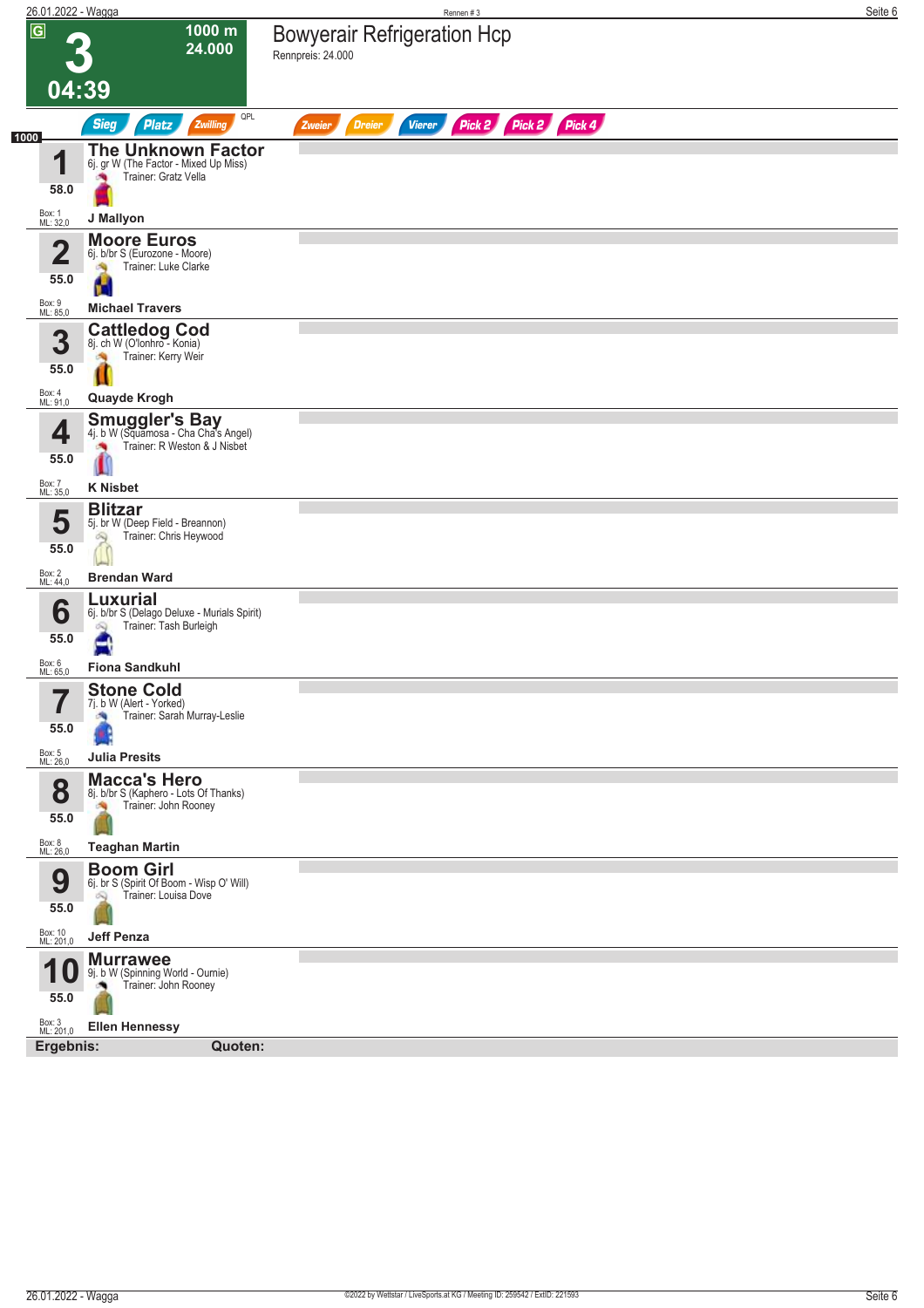| 26.01.2022 - Wagga              |                                                                                                        | Rennen #4                                                        | Seite 7 |
|---------------------------------|--------------------------------------------------------------------------------------------------------|------------------------------------------------------------------|---------|
| $\overline{\mathbf{G}}$         | 2000 m<br>24.000                                                                                       | Navigate Advisors Aus.<br>Rennpreis: 24.000                      |         |
| 05:10                           |                                                                                                        |                                                                  |         |
|                                 | QPL<br><b>Sieg</b><br><b>Platz</b><br>Zwilling                                                         | Pick 2 Pick 2 Pick 4<br><b>Vierer</b><br><b>Dreier</b><br>Zweier |         |
| 2000<br>1                       | <b>Perfect Illusion</b>                                                                                |                                                                  |         |
| 59.0                            | 7j. b W (Nathaniel - Chicita Banana)<br>Trainer: Mitchell Beer<br>瀬                                    |                                                                  |         |
| Box: 1<br>ML: 14,0              | <b>Nick Souquet</b>                                                                                    |                                                                  |         |
|                                 | <b>Think More</b>                                                                                      |                                                                  |         |
| $\overline{\mathbf{2}}$<br>58.0 | 6j. ch W (Helmet - Dollops)<br>Trainer: Scott Mcintosh<br>淘                                            |                                                                  |         |
| Box: 4<br>ML: 55,0              | <b>Nick Heywood</b>                                                                                    |                                                                  |         |
| 3<br>56.5                       | <b>Street Cred</b><br>6j. b W (Poet's Voice - Street Spirit)<br>Trainer: Mick J Smith<br>a,<br>¥       |                                                                  |         |
| Box: 7<br>ML: 9,0               | <b>Ellen Hennessy</b>                                                                                  |                                                                  |         |
| 4<br>56.0                       | <b>Loving Cilla</b><br>5j. b S (Reliable Man - Equivalence)<br>Trainer: Joseph Ible<br>ó.              |                                                                  |         |
| Box: 2<br>ML: 33,0              | <b>K Nisbet</b>                                                                                        |                                                                  |         |
| 5<br>55.0<br>Box: 5<br>ML: 7,0  | <b>Zarafah</b><br>6j. br S (Americain - Hampton Rover)<br>Trainer: E & L Longmire<br><b>Jeff Penza</b> |                                                                  |         |
|                                 |                                                                                                        |                                                                  |         |
| 6<br>55.0                       | <b>Estaverdi</b><br>5j. b S (So You Think - Persian Star)<br>Trainer: Michael Travers<br>۸<br>ø        |                                                                  |         |
| Box: 3<br>ML: 26,0              | <b>Michael Travers</b>                                                                                 |                                                                  |         |
| 7<br>I<br>55.0                  | <b>Elope To Vegas</b><br>6j. b/br W (Lope De Vega - Sous Chef)<br>Trainer: Ben Brisbourne              |                                                                  |         |
| Box: 6<br>ML: 55,0              | J Mallyon                                                                                              |                                                                  |         |
| 8<br>55.0                       | <b>Tullaghan</b><br>4j. b W (Al Maher - Tully Thunder)<br>Trainer: Mitchell Beer<br>۸                  |                                                                  |         |
| Box: 8<br>ML: 85,0              | <b>Fiona Sandkuhl</b>                                                                                  |                                                                  |         |
| 9<br>55.0                       | <b>Bouddi</b><br>7j. b W (Exceed And Excel - Shirley)<br>Trainer: Kerry Weir<br>肉<br>W                 |                                                                  |         |
| Box: 9<br>ML: 26,0              | Quayde Krogh                                                                                           |                                                                  |         |
| Ergebnis:                       | Quoten:                                                                                                |                                                                  |         |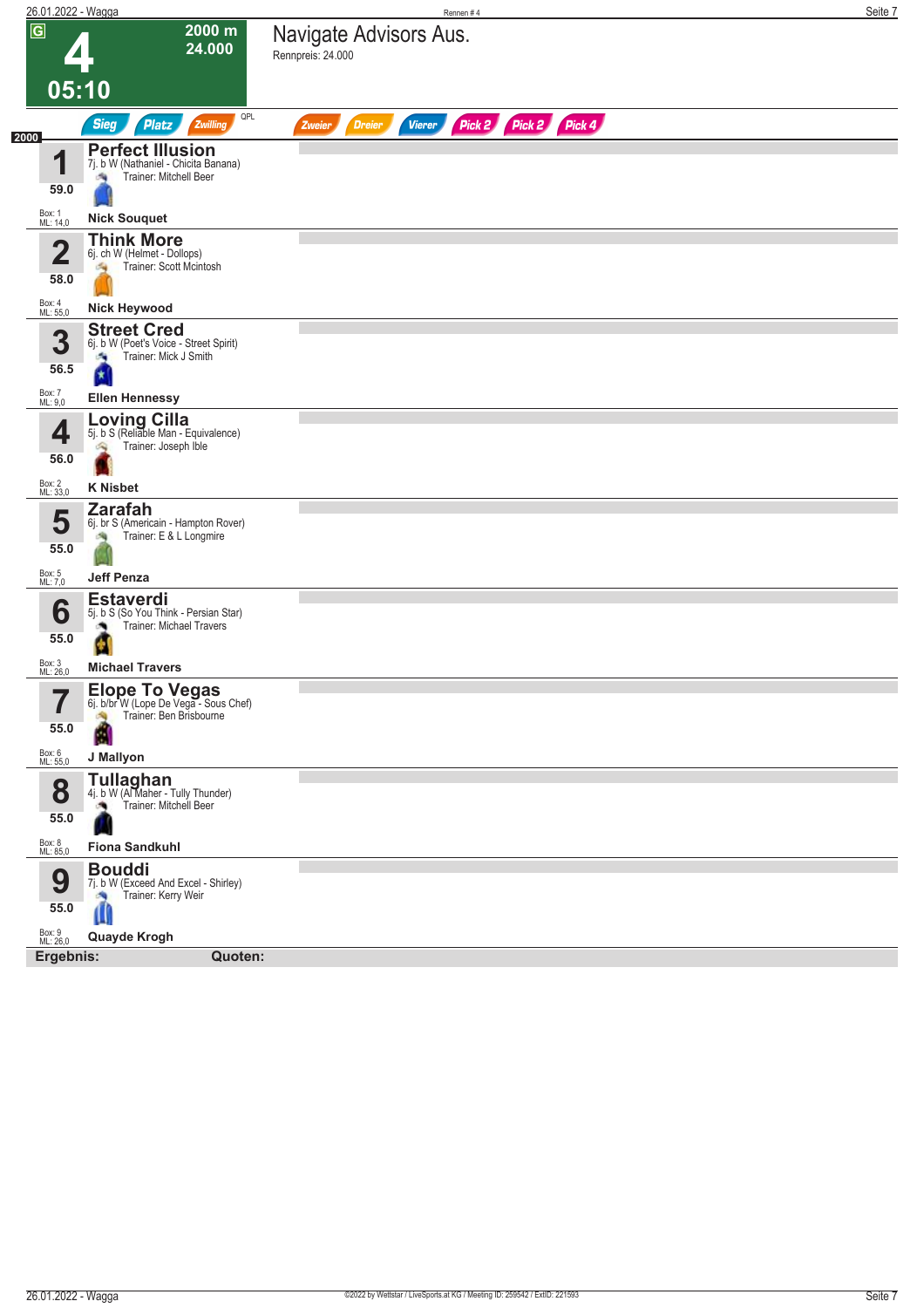| 26.01.2022 - Wagga   |                                                                                                  | Rennen #5                                                        | Seite 8 |
|----------------------|--------------------------------------------------------------------------------------------------|------------------------------------------------------------------|---------|
| $\overline{G}$       | 1400 m<br>24.000                                                                                 | R H Blake & Co Hcp<br>Rennpreis: 24.000                          |         |
|                      | 05:45                                                                                            |                                                                  |         |
| 1400                 | QPL<br><b>Sieg</b><br><b>Platz</b><br>Zwilling                                                   | Pick 2 Pick 2 Pick 4<br><b>Vierer</b><br><b>Dreier</b><br>Zweier |         |
| 4<br>60.0            | <b>Clifton Hill</b><br>5j. b W (Canford Cliffs - Winged Charm)<br>Trainer: Jamie Scott<br>Q      |                                                                  |         |
| Box: 10<br>ML: 501,0 | <b>Nick Heywood</b>                                                                              |                                                                  |         |
| 4<br>◢<br>60.0       | <b>Kirkton</b><br>4j. br W (Zariz - Superior Song)<br>Trainer: Rob Potter                        |                                                                  |         |
| Box: 11<br>ML: 75,0  | <b>Damon Budler</b>                                                                              |                                                                  |         |
| 3<br>57.5            | <b>Grey Whisper</b><br>4j. gr S (Reliable Man - Magic Daze)<br>Trainer: Ben Brisbourne<br>കു     |                                                                  |         |
| Box: 2<br>ML: 245,0  | <b>Hannah Williams</b>                                                                           |                                                                  |         |
| 4<br>56.5            | <b>Mulofdubai</b><br>5j. b W (Mulaazem - Crusader Girl)<br>Trainer: Donna Scott<br>d.            |                                                                  |         |
| Box: 8<br>ML: 65,0   | <b>Matthew Cahill</b><br><b>Outahand</b>                                                         |                                                                  |         |
| 5<br>56.0            | 7j. b/br W (Prince Arthur - Sabra)<br>Trainer: E & L Longmire<br>Q<br>缫                          |                                                                  |         |
| Box: 1<br>ML: 11,0   |                                                                                                  |                                                                  |         |
| 6<br>56.0            | Whenitrainsitpours<br>3j. b S (Your Song - Dance Girl Dance)<br>Trainer: T P Donnelly<br>æ,<br>и |                                                                  |         |
| Box: 6<br>ML: 65,0   | J Mallyon                                                                                        |                                                                  |         |
| 7<br>55.5            | <b>Budderoo Blitz</b><br>5j. gr W (Mossman - Budderoo Miss)<br>Trainer: Joseph Ible<br>۰Ŋ        |                                                                  |         |
| Box: 7<br>ML: 12,0   | Quayde Krogh                                                                                     |                                                                  |         |
| 8<br>55.0            | <b>Clean Hands</b><br>5j. b/br S (Strada - Short Hands)<br>Trainer: David O'prey<br>a li<br>W    |                                                                  |         |
| Box: 3<br>ML: 15,0   | <b>Richard Bensley</b>                                                                           |                                                                  |         |
| 9<br>55.0            | <b>Roman Nero</b><br>4j. b W (Holy Roman Emperor - Hermione)<br>Trainer: Gino D'altorio<br>Ą     |                                                                  |         |
| Box: 9<br>ML: 71,0   | U<br><b>Michael Heagney</b>                                                                      |                                                                  |         |
| И<br>1 U<br>55.0     | <b>Roman Candle</b><br>5j. br/bl W (Savabeel - Candelabra)<br>Trainer: Nick Olive                |                                                                  |         |
| Box: 5<br>ML: 14,0   | <b>Jeff Penza</b>                                                                                |                                                                  |         |
| И<br>55.0            | <b>Muwarrad</b><br>5j. b W (Wandjina - Taameer)<br>Trainer: Andrew Dale<br>Ŵ                     |                                                                  |         |
| Box: 4<br>ML: 31,0   | <b>K Nisbet</b>                                                                                  |                                                                  |         |
| Ergebnis:            | Quoten:                                                                                          |                                                                  |         |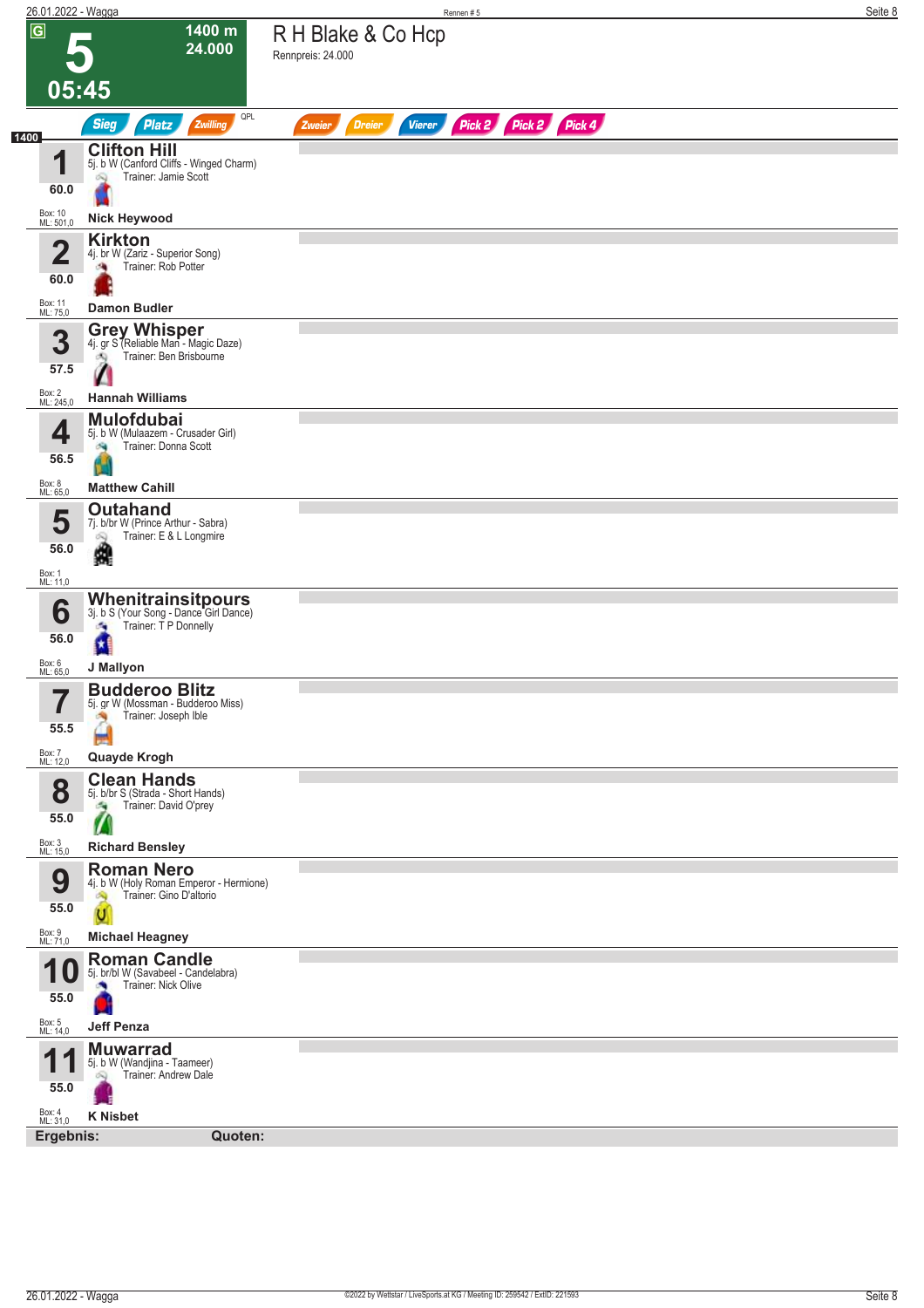|                              | 26.01.2022 - Wagga                                                                                    | Rennen#6                                                                | Seite 9 |
|------------------------------|-------------------------------------------------------------------------------------------------------|-------------------------------------------------------------------------|---------|
| $\overline{G}$               | 1000 m<br>24.000                                                                                      | Iron Jack Mdn Hcp<br>Rennpreis: 24.000                                  |         |
|                              | 06:27                                                                                                 |                                                                         |         |
|                              | QPL<br>Zwilling<br><b>Sieg</b><br>Platz                                                               | Pick 2 Pick 2 Pick 3 Pick 4<br><b>Dreier</b><br><b>Vierer</b><br>Zweier |         |
| 1000<br>И                    | <b>Game Cove</b><br>3j. b W (Outreach - Olive Com)<br>Trainer: Doug Gorrel                            |                                                                         |         |
| 58.0<br>Box: 12<br>ML: 501,0 | 廣<br><b>Billy Owen</b>                                                                                |                                                                         |         |
| $\overline{\mathbf{2}}$      | <b>Incentive</b><br>3j. b H (Capitalist - Koonya)<br>Trainer: Donna Scott<br>Q                        |                                                                         |         |
| 58.0                         | $\Delta$<br><b>Ball</b>                                                                               |                                                                         |         |
| Box: 2<br>ML: 3,0            | <b>Nick Heywood</b><br><b>Prophet's Daughter</b><br>4j. b S (Nostradamus - Februarytwelve)            |                                                                         |         |
| 3<br>57.5                    | Trainer: Ron Stubbs<br>ê                                                                              |                                                                         |         |
| Box: 5<br>ML: 48,0           | <b>Nick Souquet</b>                                                                                   |                                                                         |         |
| 4                            | <b>Defiant Award</b><br>4j. b W (Shamus Award - Pentatonic)<br>Trainer: Wayne Carroll                 |                                                                         |         |
| 56.5<br>Box: 9<br>ML: 13,0   | <b>Damon Budler</b>                                                                                   |                                                                         |         |
| 5<br>56.5                    | <b>Miss Luminari</b><br>5j. ch S (Written Tycoon - Delegance)<br>Trainer: Ben Brisbourne<br><b>DR</b> |                                                                         |         |
| Box: 4<br>ML: 13,0           | J Mallyon                                                                                             |                                                                         |         |
| 6                            | <b>Prince Nicconi</b><br>3j. ch H (Nicconi - Lil Red Corvette)<br>Trainer: Danny Williams             |                                                                         |         |
| 56.5<br>Box: 3<br>ML: 44,0   | <b>Matthew Cahill</b>                                                                                 |                                                                         |         |
| 7                            | <b>Elentari</b><br>3j. ch S (Star Turn - Ruling Queen)                                                |                                                                         |         |
| ı<br>56.0                    | Trainer: Nick Olive<br><b>A</b>                                                                       |                                                                         |         |
| Box: 11<br>ML: 10,0          | Quayde Krogh                                                                                          |                                                                         |         |
| 8<br>56.0                    | <b>Pretty Extreme</b><br>3j. b S (Extreme Choice - Pretty Peggy)<br>Trainer: Kerry Weir<br>Q          |                                                                         |         |
| Box: 13<br>ML: 10,0          | <b>Michael Travers</b>                                                                                |                                                                         |         |
| 9<br>56.0                    | <b>Pridelands</b><br>3j. b S (The Last Lion - Blue Eyed Jane)<br>Trainer: Danielle Seib<br>×,<br>ø    |                                                                         |         |
| Box: 8<br>ML: 31,0           | <b>Ellen Hennessy</b>                                                                                 |                                                                         |         |
| и<br>U<br>55.5               | <b>Rayaine</b><br>3j. b S (Nicconi - Piccadilly)<br>Trainer: Mitchell Beer                            |                                                                         |         |
| Box: 1<br>ML: 41,0           | <b>K</b> Nisbet                                                                                       |                                                                         |         |
| 55.5                         | <b>Tee Cee Tracey</b><br>4j. b S (Redente - Lots Of Thanks)<br>Trainer: Louisa Dove                   |                                                                         |         |
| Box: 7<br>ML: 71,0           | <b>Jeff Penza</b>                                                                                     |                                                                         |         |
| 55.5                         | <b>Zeter</b><br>5j. b W (Ad Valorem - Acrux)<br>Trainer: Terry Gibson                                 |                                                                         |         |
| Box: 6                       | <b>Brendan Ward</b>                                                                                   |                                                                         |         |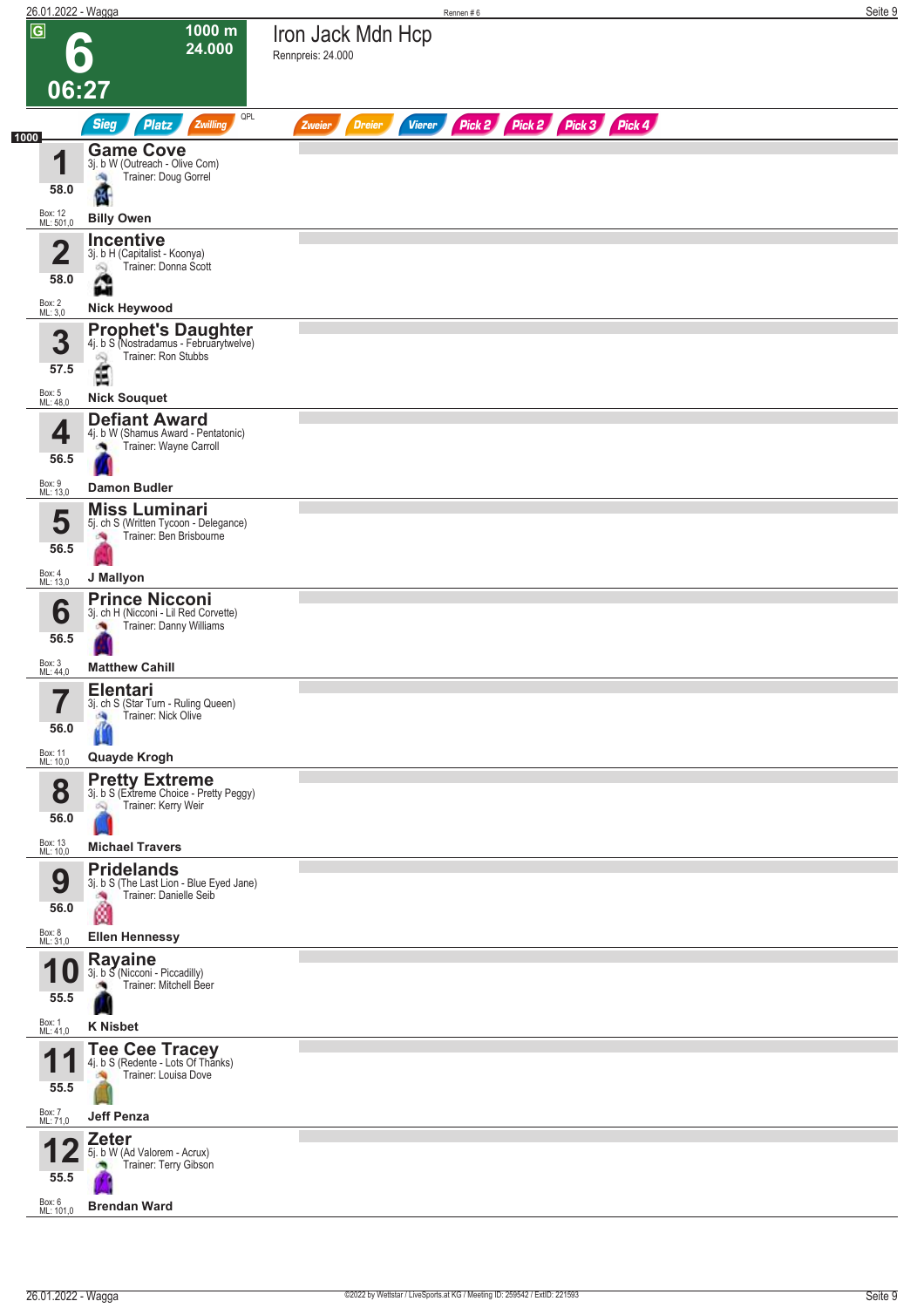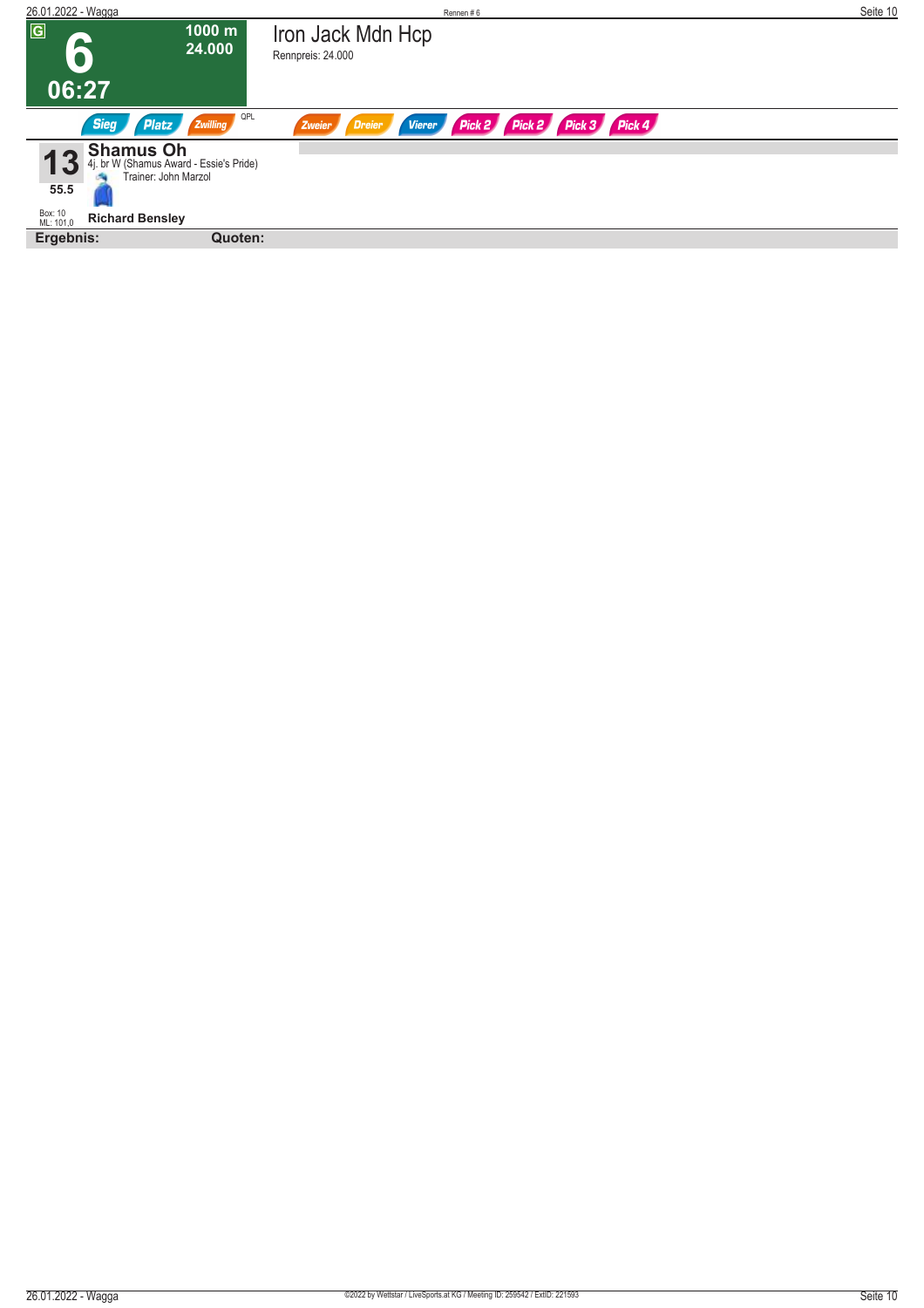|                         | 26.01.2022 - Wagga                                                                            | Rennen #7                                                               | Seite 11 |
|-------------------------|-----------------------------------------------------------------------------------------------|-------------------------------------------------------------------------|----------|
| $\overline{G}$          | 1200 m<br>24.000                                                                              | The Daily Advertiser<br>Rennpreis: 24.000                               |          |
| 07:05                   |                                                                                               |                                                                         |          |
|                         | QPL<br><b>Sieg</b><br>Zwilling<br><b>Platz</b>                                                | Pick 2 Pick 2 Pick 3 Pick 4<br><b>Dreier</b><br><b>Vierer</b><br>Zweier |          |
| 1200<br>и               | <b>Nic's Hero</b><br>4j. b W (Kaphero - Bella Nic)                                            |                                                                         |          |
| 63.0                    | Trainer: Gary Colvin<br>ôQ                                                                    |                                                                         |          |
| Box: 2<br>ML: 55,0      | <b>Hannah Williams</b>                                                                        |                                                                         |          |
| $\overline{\mathbf{2}}$ | <b>Albert The Cat</b><br>4j. ch W (Magic Albert - This Cat's Magic)                           |                                                                         |          |
| 62.0                    | Trainer: Geoff Duryea                                                                         |                                                                         |          |
| Box: 14<br>ML: 7,0      | J Mallyon                                                                                     |                                                                         |          |
| 3                       | Willybeafactor<br>5j. b W (The Factor - Mysteries)                                            |                                                                         |          |
| 60.5                    | Trainer: George Dimitropoulos<br>W                                                            |                                                                         |          |
| Box: 3<br>ML: 15,0      | <b>Billy Owen</b>                                                                             |                                                                         |          |
| 4                       | Landmine<br>8j. b W (Shrapnel - Granny Apple)<br>Trainer: Chris Heywood                       |                                                                         |          |
| 59.5                    | ô9                                                                                            |                                                                         |          |
| Box: 15<br>ML: 12,0     | <b>Nick Heywood</b>                                                                           |                                                                         |          |
| 5                       | <b>Delivered</b><br>9j. br W (Bon Hoffa - Penny Run Fast)<br>Trainer: Chris Heywood<br>÷,     |                                                                         |          |
| 58.0                    | ø                                                                                             |                                                                         |          |
| Box: 12<br>ML: 12,0     | <b>Matthew Cahill</b>                                                                         |                                                                         |          |
| 6                       | Huxton Creeper<br>4j. b/br W (Mosayter - Rejoinder)<br>Trainer: E & L Longmire<br>G)          |                                                                         |          |
| 58.0                    |                                                                                               |                                                                         |          |
| Box: 6<br>ML: 15,0      | <b>Ellen Hennessy</b><br><b>Diamond Class</b>                                                 |                                                                         |          |
| 7<br>ı                  | 6j. b S (Alert - Your Shout)<br>Trainer: Len Hodgson<br>đQ                                    |                                                                         |          |
| 57.5<br>Box: 4          |                                                                                               |                                                                         |          |
| ML: 65,0                | <b>Damon Budler</b>                                                                           |                                                                         |          |
| 8<br>57.0               | Equally Wild<br>7j. br/bl W (Equiano - Wild Celebrity)<br>Trainer: John Rooney                |                                                                         |          |
| Box: 10<br>ML: 31,0     | <b>Michael Travers</b>                                                                        |                                                                         |          |
| 9                       | <b>Spirit Of Freedom</b><br>4j. br S (Unencumbered - Dalayel)<br>Trainer: Donna Scott<br>đ.   |                                                                         |          |
| 56.5                    |                                                                                               |                                                                         |          |
| Box: 8<br>ML: 15,0      | <b>Brendan Ward</b>                                                                           |                                                                         |          |
| 10                      | Riverina Boy<br>6j. ch W (Oamaru Force - Ludmila)<br>Trainer: Shilleagh Meyervale<br>69       |                                                                         |          |
| 56.0                    |                                                                                               |                                                                         |          |
| Box: 1<br>ML: 51,0      | <b>Bradley Vale</b>                                                                           |                                                                         |          |
| 55.5                    | <b>Blushing Mary</b> 3j. b S (Dream Ahead - Fastbeat)<br>Trainer: T P Donnelly<br>a.          |                                                                         |          |
| Box: 13<br>ML: 6,0      | <b>K Nisbet</b>                                                                               |                                                                         |          |
|                         | <b>Danetree Belle</b><br>8j. b/br S (California Dane - Cedar)<br>Trainer: Sarah Murray-Leslie |                                                                         |          |
| 55.0                    |                                                                                               |                                                                         |          |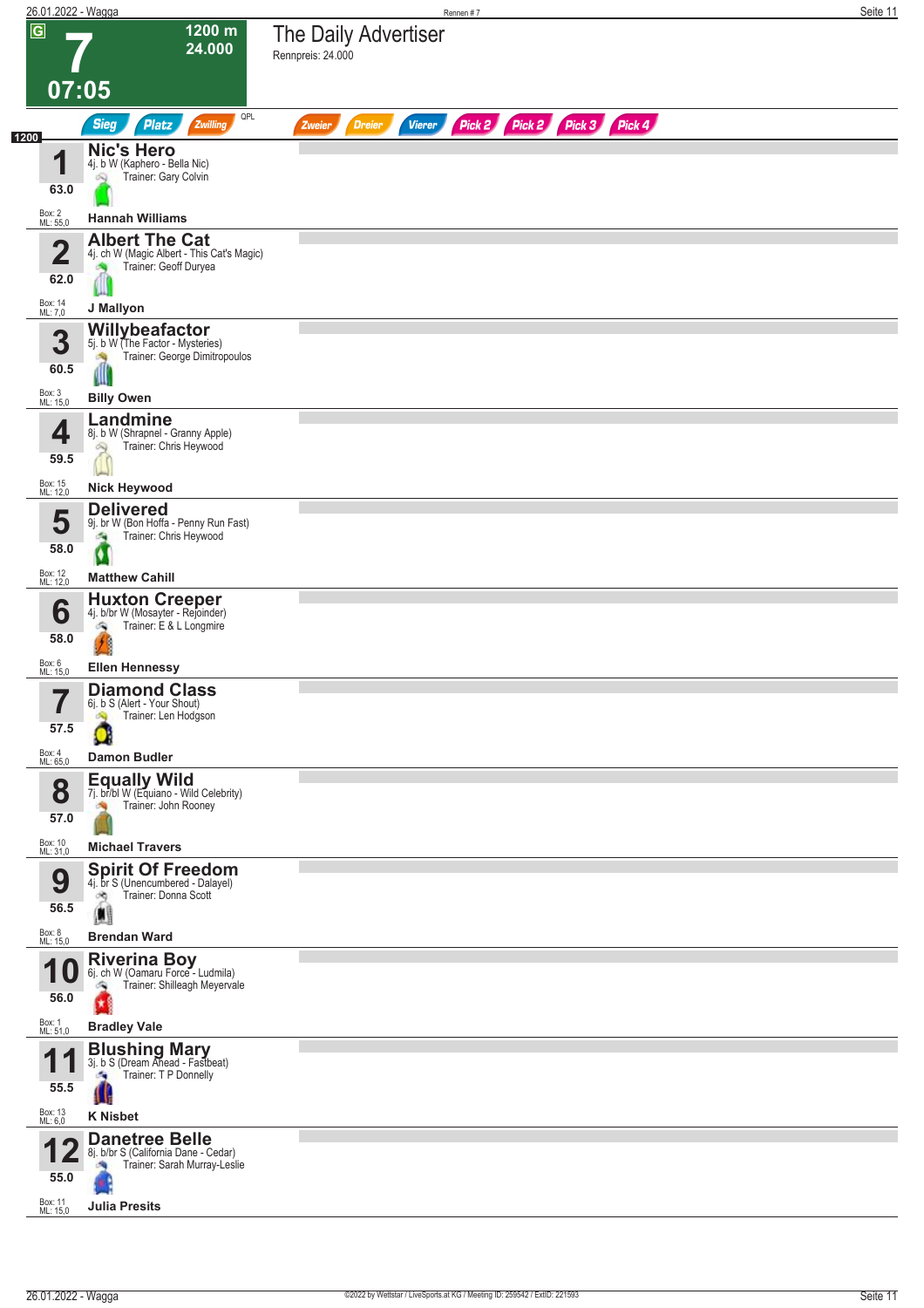| 26.01.2022 - Wagga                                                                                                                       | Rennen#7                                                                   | Seite 12 |
|------------------------------------------------------------------------------------------------------------------------------------------|----------------------------------------------------------------------------|----------|
| $\overline{G}$<br>1200 m<br>24.000<br>07:05                                                                                              | The Daily Advertiser<br>Rennpreis: 24.000                                  |          |
| QPL<br><b>Sieg</b><br>Zwilling<br>Platz                                                                                                  | Pick 2 Pick 3 Pick 4<br>Pick 2<br><b>Dreier</b><br><b>Vierer</b><br>Zweier |          |
| <b>Foxlike</b><br>8j. b W (Foxwedge - Trumps)<br>Trainer: Kerry Weir<br>56.0<br>Box: 9<br>ML: 31,0<br><b>Ruby Haylock</b>                |                                                                            |          |
| Quideem<br>7j. b W (Equiano - Demasheen)<br><b>Trainer: Richard Coulton</b><br>55.0<br>G<br>Box: 7<br>ML: 31,0<br><b>Michael Heagney</b> |                                                                            |          |
| Never Short<br>6j. ch W (Moshe - Never Imagine)<br>5<br>Trainer: Gino D'altorio<br>55.0<br>Box: 5<br>ML: 51,0<br><b>Teighan Worsnop</b>  |                                                                            |          |
| Ergebnis:<br>Quoten:                                                                                                                     |                                                                            |          |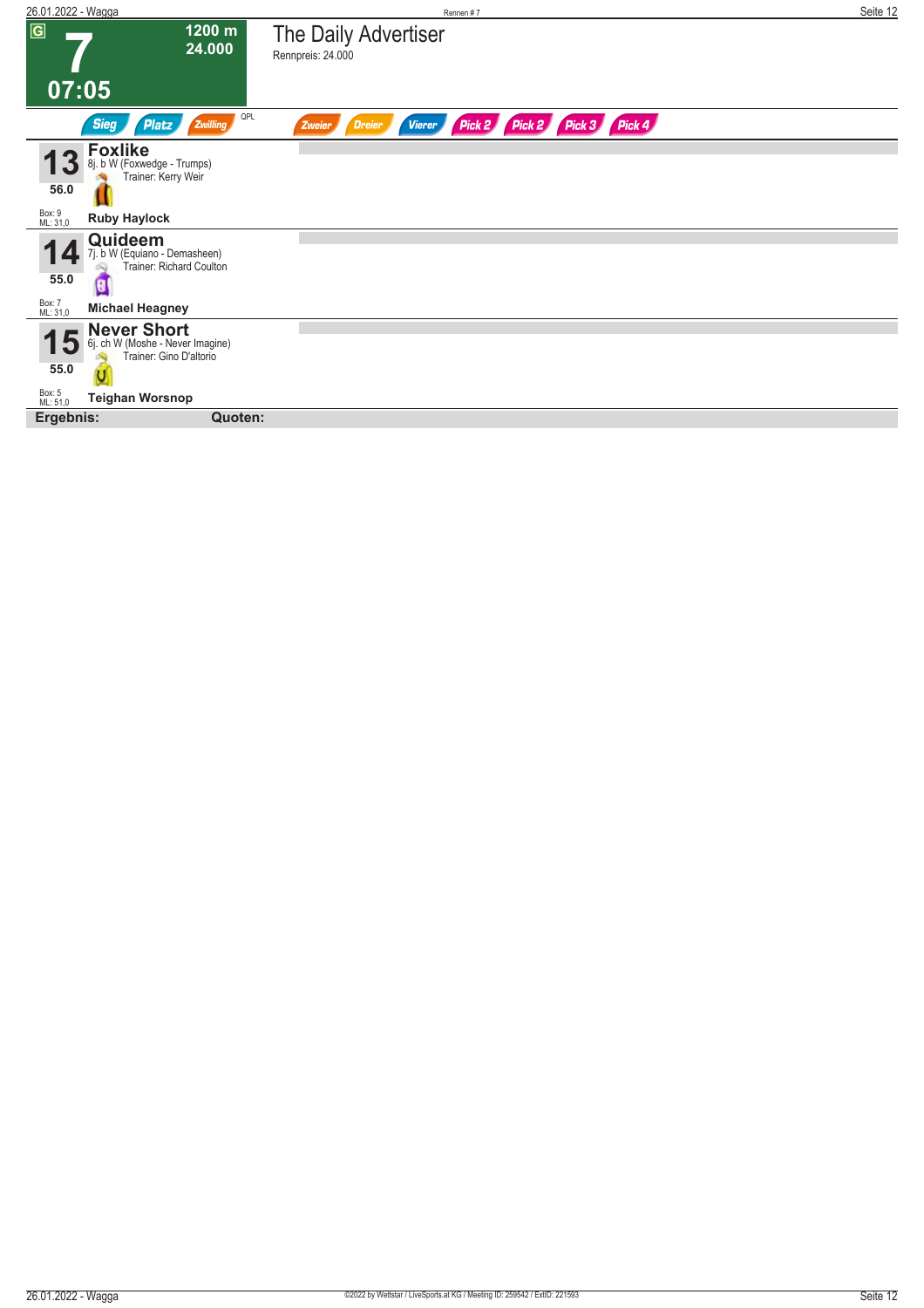|      | 26.01.2022 - Wagga          |                                                                                                            | Rennen#8                                                         | Seite 13 |
|------|-----------------------------|------------------------------------------------------------------------------------------------------------|------------------------------------------------------------------|----------|
|      | $\overline{G}$<br>$\bullet$ | 1600 m<br>24.000                                                                                           | Huntsman Recruiting<br>Rennpreis: 24.000                         |          |
|      | 07:45                       |                                                                                                            |                                                                  |          |
|      |                             | QPL<br><b>Sieg</b><br>Platz<br>Zwilling                                                                    | Pick 2 Pick 3 Pick 4<br><b>Vierer</b><br><b>Dreier</b><br>Zweier |          |
| 1600 | И                           | Victory Chuckle<br>4j. ch W (Sebring - Dirty)<br>Trainer: Craig Weeding                                    |                                                                  |          |
|      | 59.0<br>Box: 12<br>ML: 44,0 | J Mallyon                                                                                                  |                                                                  |          |
|      | $\overline{\mathbf{2}}$     | Dancin' Til Dawn<br>4j. b/br S (Al Maher - Sweet Chimes)                                                   |                                                                  |          |
|      | 57.0                        | Trainer: Norm Gardner<br>×                                                                                 |                                                                  |          |
|      | Box: 4<br>ML: 19,0          | <b>Matthew Cahill</b>                                                                                      |                                                                  |          |
|      | 3<br>57.0                   | <b>Hampton Shanks</b><br>4j. ch S (Hampton Court - Wilde Irish Song)<br>Trainer: Heath Maclean<br>ôQ)<br>E |                                                                  |          |
|      | Box: 7<br>ML: 71,0          | <b>Richard Bensley</b>                                                                                     |                                                                  |          |
|      | 4                           | <b>High Tribute</b><br>4j. gr S (The Factor - Royal Angel)<br>Trainer: Andrew Sheahan                      |                                                                  |          |
|      | 57.0<br>Box: 15             |                                                                                                            |                                                                  |          |
|      | ML: 13,0                    | <b>Molly Bourke</b><br>It's Friday                                                                         |                                                                  |          |
|      | 5<br>57.0                   | 4j. b S (Pierro - I'm In Love)<br>Trainer: Doug Gorrel<br>鸿                                                |                                                                  |          |
|      | Box: 13<br>ML: 17,0         | <b>Michael Heagney</b>                                                                                     |                                                                  |          |
|      | 6                           | <b>Jeddalet</b><br>4j. b S (Bullet Train - Confectionery)<br>Trainer: Gary Colvin                          |                                                                  |          |
|      | 57.0                        | М                                                                                                          |                                                                  |          |
|      | Box: 16<br>ML: 65,0         | <b>Jeff Penza</b>                                                                                          |                                                                  |          |
|      | 7<br>$\blacksquare$<br>57.0 | <b>Little Wand</b><br>4j. ch S (Wandjina - Telegraph Gal)<br>Trainer: Luke Pepper                          |                                                                  |          |
|      | Box: 6<br>ML: 19,0          | <b>K Nisbet</b>                                                                                            |                                                                  |          |
|      | 8                           | <b>Delcoff</b><br>4j. b W (Rock Sturdy - Bella Flight)<br>Trainer: Andrew Dale<br>鸿                        |                                                                  |          |
|      | 56.5<br>Box: 2<br>ML: 41,0  | A<br><b>Bradley Vale</b>                                                                                   |                                                                  |          |
|      |                             | <b>Bidgee Elly</b><br>4j. b S (Bullet Train - Jeweller's Gem)                                              |                                                                  |          |
|      | 9<br>55.0                   | Trainer: Geoffrey Crothers                                                                                 |                                                                  |          |
|      | Box: 8<br>ML: 20,0          | <b>Kacie Adams</b>                                                                                         |                                                                  |          |
|      | 1 U                         | <b>Bossy Boot</b><br>3j. ch S (Street Boss - Spurcific)<br>Trainer: Mitchell Beer                          |                                                                  |          |
|      | 55.0                        | O                                                                                                          |                                                                  |          |
|      | Box: 10<br>ML: 41,0         | <b>Brendan Ward</b><br><b>Gisabelle</b>                                                                    |                                                                  |          |
|      | и<br>55.0                   | 4j. b S (Dundeel - Belle Giselle)<br>Trainer: Sarah Murray-Leslie<br>K                                     |                                                                  |          |
|      | Box: 1<br>ML: 31,0          | <b>Quayde Krogh</b>                                                                                        |                                                                  |          |
|      | 55.0                        | <b>Rubick Island</b><br>4j. b S (Rubick - Staten Island)<br>Trainer: Joseph Ible<br>ó,                     |                                                                  |          |
|      | Box: 5<br>ML: 46,0          | <b>Ellen Hennessy</b>                                                                                      |                                                                  |          |